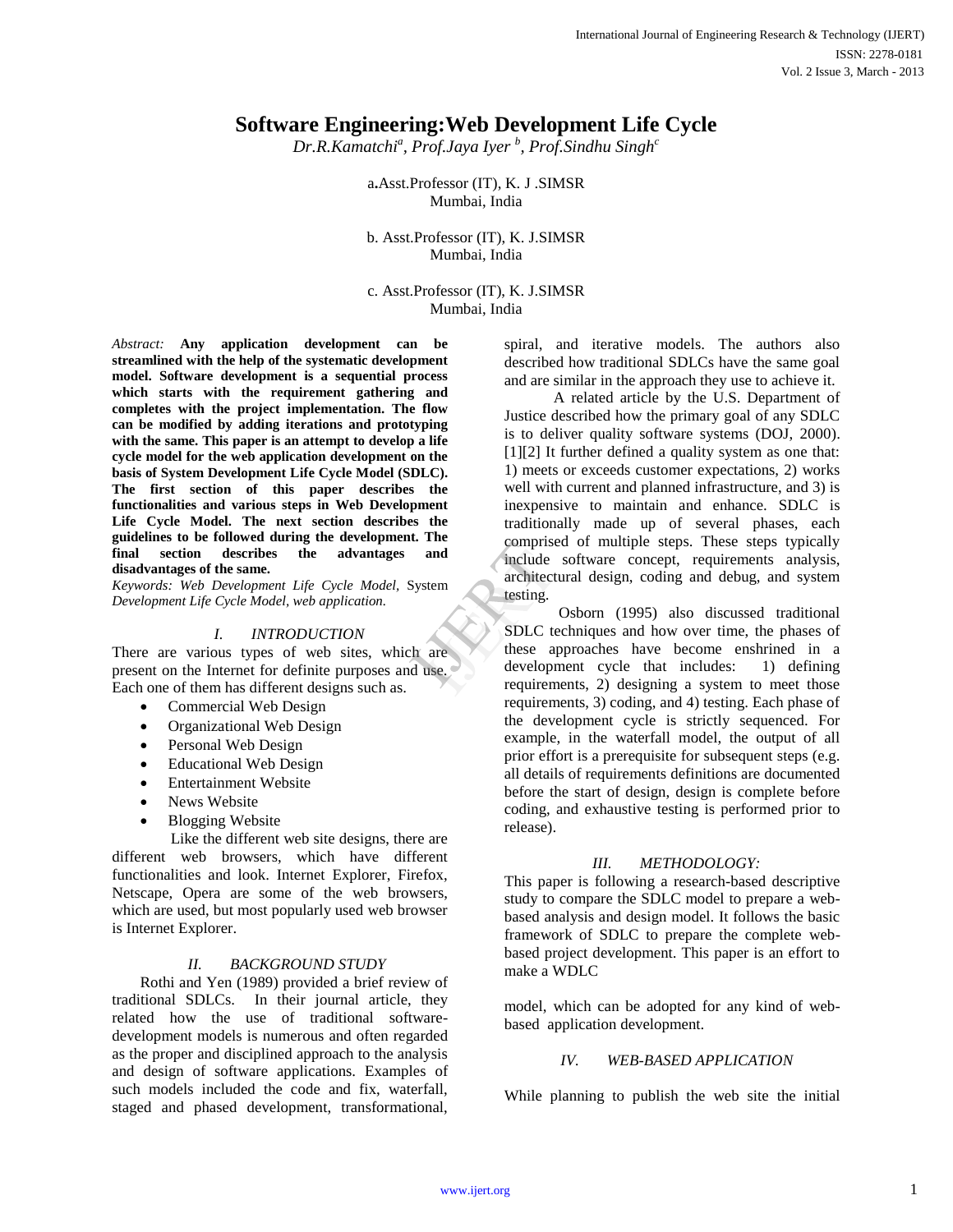phase towards website publication starts with planning and completes with development. The website development encompasses various complex decision-making processes. Like the System Development Life Cycle, We do have Web Development Life Cycle. The websites vary from educational to commercial and many more. Even though it functionally differs, they all follow the basic designing pattern to ensure consistency and completeness. WDLC is an organizational process of developing and maintaining Web Site.

 There are five phases of the WDLC which enables the complete designing process. Each of the phases includes a set of tasks, which rely on techniques that produce specific document files for the understanding of the project. [3]

# *V. DIFFERENT PHASES:*



Figure 1. Web Development Life Cycle Model (WDLC)

## *A.Phase1: Web Site Planning*

The very first phase of the WDLC is the planning. The Web Site which is very important as it is the building block for the entire web site. If the planning goes wrong, then the next phases of the WDLC will also go in the wrong way. Making the good decisions about the web site's organization and the page design begins with creating a plan.

 Following is the steps which have to be carried out in the planning phase of WDLC.

1. Identify the Web site's goals or objectives

 Each web site has some or the other purpose for which it has been designed. Most likely gaining profit, brand, sales are some of the goals of the web site but with this, other goals are also there. The proper identification of the goals and objectives of the web site lead to the correct plan.

2. Understand who will use the Web site

 After the determination of the business objectives for the site, the next critical steps identify the site's target audiences, determine why these audiences might want to visit the site and identify any technological constraints they might experience when viewing the site.

3. Understand what Web technologies you will use

The technological constraints are important to achieve the user's satisfaction. The versions of the web browser, high-speed broadband Internet connections, highest monitor resolution, etc. are the technical constraints. It would be wiser instead to plan and design for visitors who might be working under the most common technological constraints. [4]

4. Identify the content owners and authors

 After planning the goals and objectives, understanding the audiences and technologies to be used, one has to focus on the owners and authors which are building the web site. Their participation in each phase of WDLC is very important.

5. Decide what and where information will go on the Web site

 The planning phase also tells us which information will be put on the web site and where it has to be put. The contents of the web site are important for the success of the web site as good contents increases the quality of the web site. [5]

## *B. Phase2: Web Site Analysis*

It is a set of activity in which the analyst gathers the information requirements of the users, analyses them systematically in the form of functionality of the application system, the input data requirement and their sources, the output data and their presentation requirements. SIE.<br>
B. Phase<br>
Dathers<br>
Dathers<br>
Dathers<br>
Data integrative their press.

The system analyst gathers data about the performance expectations of the users such as expected response time the total turn-around time, etc.

 There are following steps which are carried out in analysis phase of WDLC

1. Identify the tasks users need to complete

 In this phase, the user requirements are considered, and accordingly, the functions are identified. With the help of gathered data, the different tasks are defined to get the proper output.

2. Consider the processes required to support Web site features

 After identifying all the tasks, one has to focus on all the tasks that are the basis for the development of the web site. The processes required to support web site features are identification site map, determination of the structure of the web site, finalizing the contents to be placed on the web page, etc.

3. One of the more important phases in the WDLC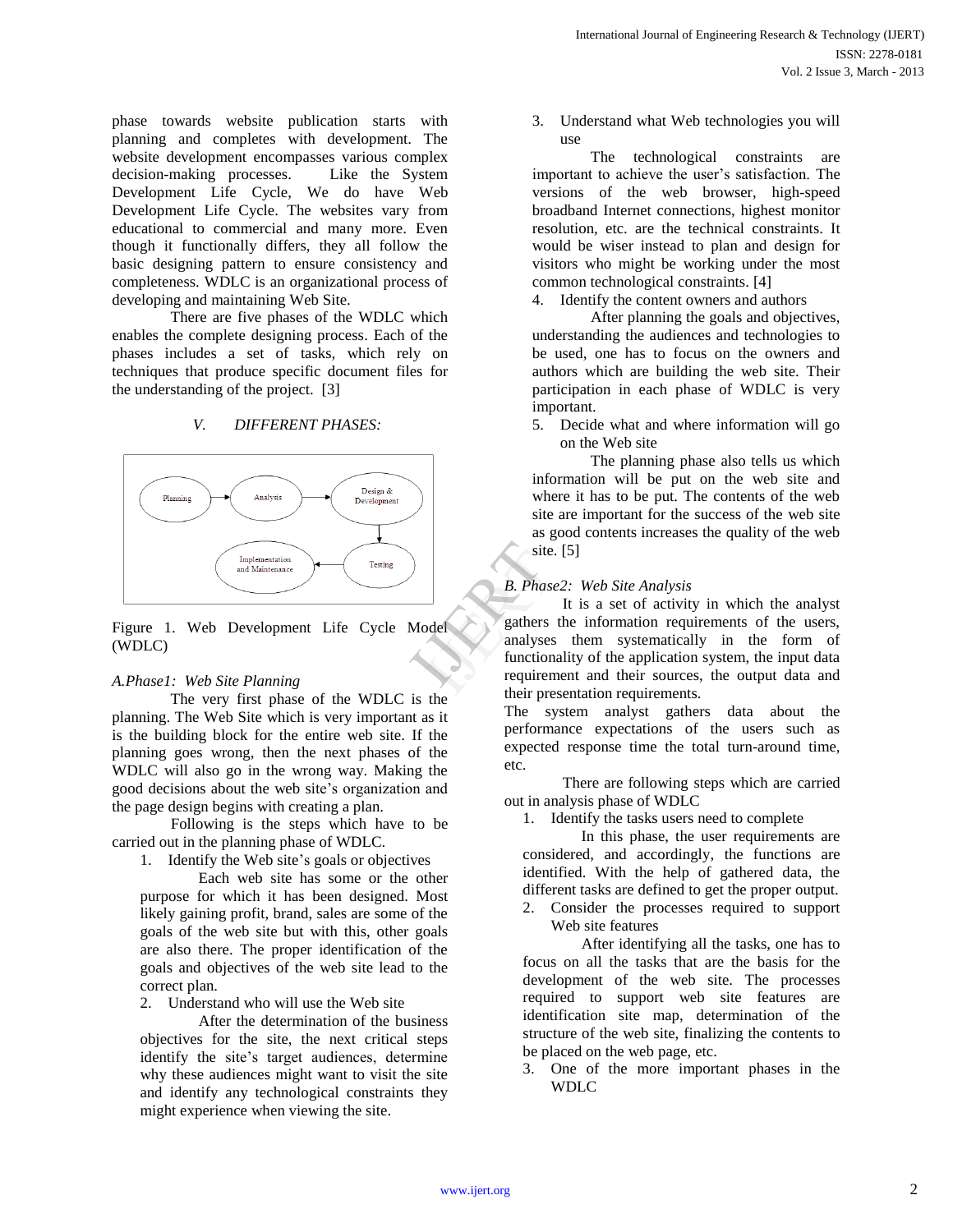As analysis of any Process is very important to guarantee that the proposed system possesses all the required qualities and data for which users are looking for. If the analysis phase went wrong, then one cannot guarantee the quality and the output of the desired system and that's the reason the analysis is one of the important phases of the WDLC.

## *C.Phase3: Web Page Design and Development*

It involves preparing the blue print of the web site. It prepares various diagrammatic representations of the logical and physical artifacts to be developed during the development stages to follow. The major artifacts include data models, process models and presentation model. Finally, the system design is documented. This involves programming and testing individual programs based on the design document. [6]

 The developers are responsible for programming, and they also create text data sets for inputs and verify that the program generates the expected output for these input's data sets. The individual programs are also reviewed to ensure that they meet programming standard as expected by the users. This is the only phase where the conceptual web site is first translated into a useful and attractive web site. Itive<br>also<br>stressed to the stressed to the stressed to the stressed to the stressed to the stressed to the stressed to the stressed to the stressed to the stressed to the stressed to the stressed to the stressed to the str

 The purpose of the web site design is also considered in this phase. For example

- Academicians publish to inform students
- Businesses publish to advertise products or to give support
- Organizations publish to keep members informed
- Individuals publish to share hobbies and knowledge

 The Web Site Organization is one of the important decisions which are taken in this phase. It includes

- Linear Web site layout
- Hierarchical Web site layout
- Webbed Web site layout
- Narrow Web site layout
- Deep Web site layout

 Any one of these layouts is considered while designing the web site.

*D.Phase 4: Web Site Testing* 

 It is to demonstrate to the development team members that the web site works exactly to meet the user expectation of information requirements as well as the performance expectation. It involves planning the testing, creating the text data, executing text runs, matching the text results with the expected results, analyzing the differences fixing the bugs and testing

the bug fixing repeatedly until a satisfactory number of mismatches are removed.

 Web sites should be tested at various stages of the WDLC for reviewing the Web page's

- **Content**
- Functionality
- Usability
- **Correctness**

 *Usability* of the web site is the measure of how well the Web page allows a user to accomplish goals

- Testing involves the following checks
- Validation
	- Validate the HTML
	- $\checkmark$  Validate the CSS<br> $\checkmark$  Check for broken
	- Check for broken links
- Flexibility
	- $\checkmark$  Try varying window sizes
	- $\checkmark$  Try varying font sizes
- Speed
	- Access the site via a modem
	- $\checkmark$  Check image size specifications

Test for accessibility

• Browser independence

- $\checkmark$  Try different browsers
- Check printed pages
- $\checkmark$  Switch JavaScript off
- Switch plug-ins off
- $\checkmark$  Switch images off
- Other checks
	- Check non-reliance on mailto
	- $\checkmark$  Check no orphan pages
	- $\checkmark$  Check sensible page titles

*E.Phase 5: Web Site Implementation and Maintenance*

 It involves installing the web site on the computer system conducting data preparations (Servers, DBMS, etc.) parallel running and going live as core activities. This is the stage where the web site is first come in contact with the users, and the users get a chance to work on it for the first time. Moreover, it involves the most important step of user acceptance testing, which marks the technical and commercial milestone of the WDLC.

 It involves maintaining the web site always up to date to ensure that it is in the line with current information requirements considering even the latest changes in the same. It helps keep the web site up to date thereby ensuring the user's high return on their investment at the operational level of the business. The developer analyses the changes in the light of the latest changes in the design identifies the new changes in the design, verify quickly that it works as expected.